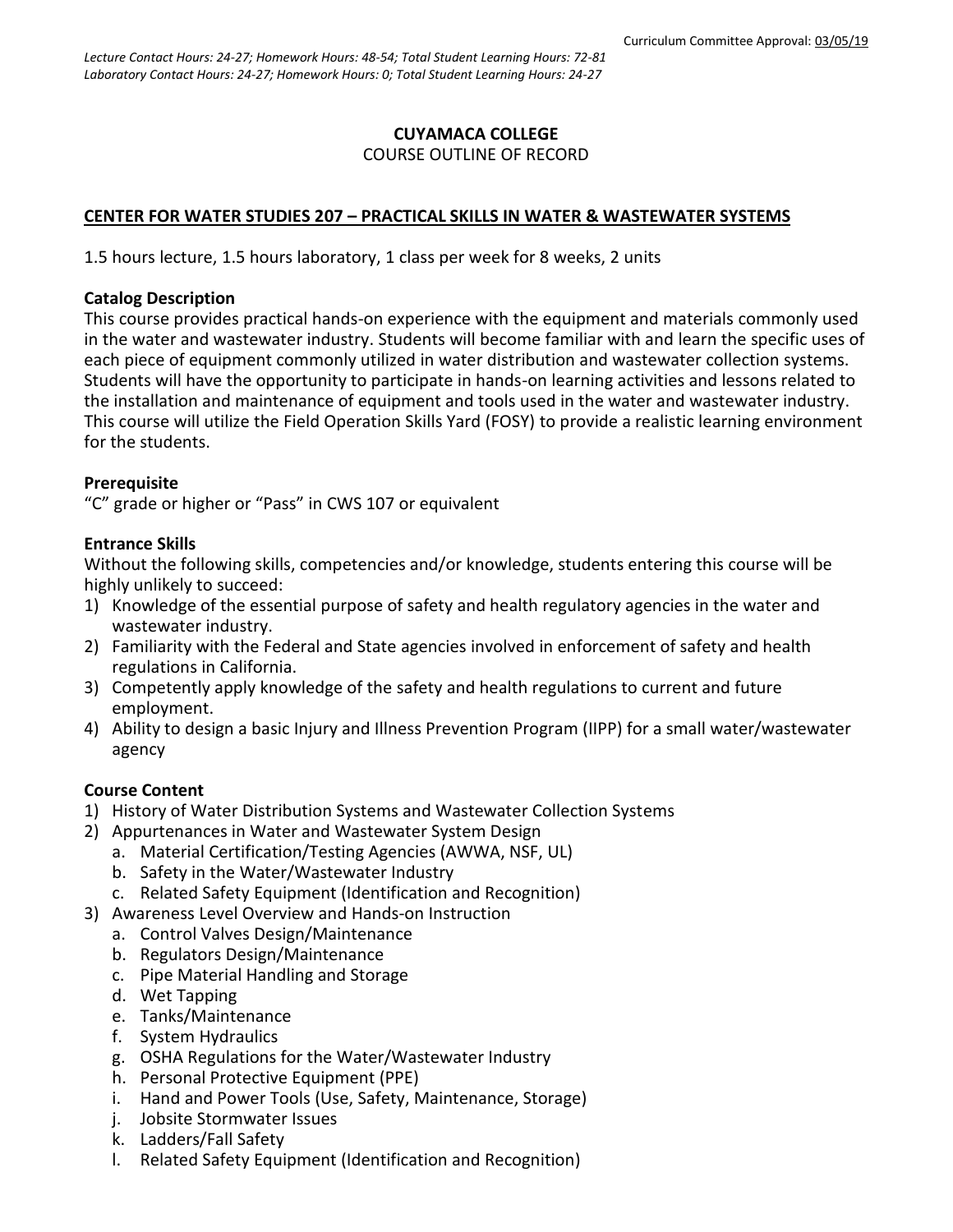- m. Hoist, Crane and Davit Operation
- n. Heat Illness Prevention
- o. Lock out/Tag out Procedures for Maintenance and Repair

## **Course Objectives**

Students will be able to:

- 1) Identify the various components of water and wastewater systems.
- 2) Identify the tools and equipment commonly utilized for installation, maintenance and repair of water and wastewater systems.
- 3) Demonstrate an understanding of the importance of safety in the water and wastewater industry.
- 4) Demonstrate the ability to identify tools and materials used to assemble, maintain, and repair water and wastewater systems.
- 5) List the top five safety and health related issues in the water and wastewater industry.
- 6) Demonstrate the proper use of personal protective equipment typically used in the repair and maintenance of water and wastewater systems.

## **Method of Evaluation**

A grading system will be established by the instructor and implemented uniformly. Grades will be based on demonstrated proficiency in subject matter determined by multiple measurements for evaluation, one of which must be essay exams, skills demonstration or, where appropriate, the symbol system.

- 1) Projects
- 2) Writing assignments
- 3) Homework assignments and quizzes
- 4) Exams (objective, essay)
- 5) Demonstrations & assignments utilizing the Field Operations Skills Yard (FOSY)

# **Special Materials Required of Student**

None

## **Minimum Instructional Facilities**

- 1) Smart classroom
- 2) Wi-Fi Internet Connection
- 3) Field Operations Skills Yard (FOSY)

## **Method of Instruction**

- 1) Lecture and discussion
- 2) Audiovisual
- 3) Safety Equipment Displays
- 4) Internet to research Safety and Health Regulations
- 5) Hands-on Instruction utilizing the Field Operations Skills Yard (FOSY)

# **Out-of-Class Assignments**

- 1) Reading assignments
- 2) Writing assignments
- 3) Projects
- 4) Reports

# **Texts and References**

- 1) Required (representative examples):
	- a. *CSUS - Water Distribution System Operation and Maintenance, 7th Ed., 2018*
	- b. *CSUS - Operation and Maintenance of a Wastewater Collection System Vol. 1, 8th Ed., 2018*
- 2) Supplemental: None